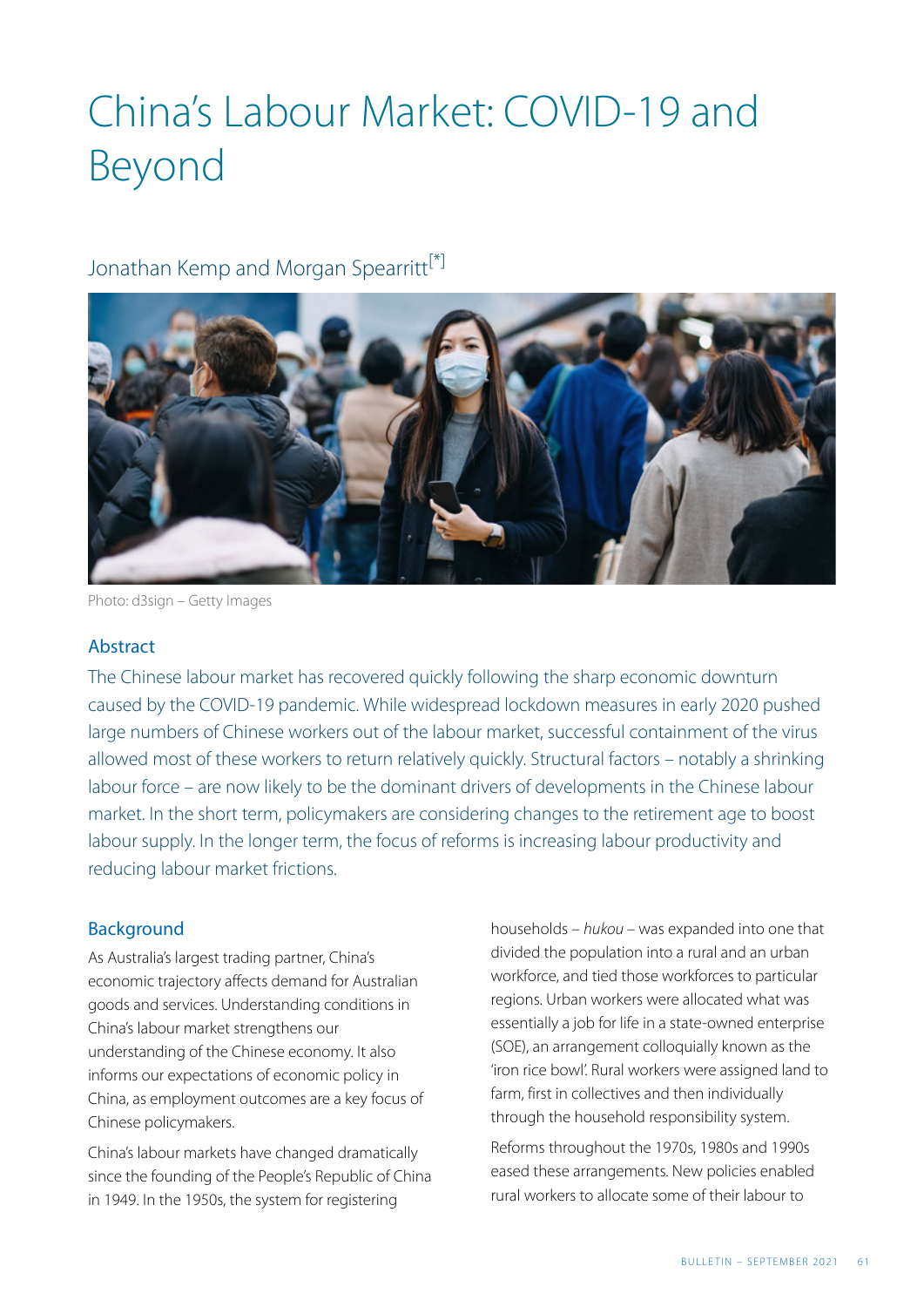non-agricultural work and eventually allowed them to move into urban areas for work (Meng 2014). China's opening up to foreign investment, reforms to SOEs and the passing of new labour laws in the 1990s led to the marketisation of labour in China, breaking the 'iron rice bowl' of urban workers and allowing them to migrate between cities for work. These reforms reduced labour market frictions and promoted a more efficient allocation of labour, paving the way for the private sector to become the dominant employer in China and driving urbanisation (Graph 1).

While many aspects of China's labour market today are similar to labour markets in other economies, this history has left institutional legacies that have resulted in some unique features that affect both China's labour market itself and its measurement. One such feature is the existence of a large workforce of domestic migrants. These workers – who work and live in one region but hold *hukou* in another – now make up around one-third of China's total labour force and around half of China's urban labour force. The term 'migrant workers' includes both people who hold rural *hukou* but who live and work in urban areas (rural-urban migrants) and people who hold urban *hukou* in one city but live and work in another (urban-urban migrants).<sup>[1]</sup>

<span id="page-1-0"></span>Another point of difference is that some official labour market statistics, most notably the surveyed unemployment rate, only capture people living in urban areas (including migrant workers). When China's rural population was purely an agricultural

<span id="page-1-1"></span>

**Graph 1 China – Employment and Population Trends** workforce allocated land to farm, they could be assumed to have guaranteed employment, making the measurement of rural labour market outcomes redundant. Rural residents can now engage in nonagricultural work, and can seek and lose employment – meaning they cannot be assumed to have guaranteed employment. Yet residents of rural areas are not captured by the monthly labour force survey, leaving this part of China's labour market largely unmeasured.

The interaction of these factors can distort statistics generated by the monthly labour market survey. If a rural-urban migrant loses their job and remains in an urban area, they will be captured by the monthly labour force survey and recorded as unemployed. However, if they return to a rural area on losing their job, they would no longer be captured in the survey and this would manifest as a reduction in the urban labour force. While the impact of this distortion will diminish as China becomes more urbanised, it is a significant consideration for understanding labour market data today. While not explored in this article, the reclassification of rural areas as urban areas can also affect labour market and urbanisation statistics (Berkelmans and Wang 2012).

#### COVID-19 greatly affected the labour market, but the recovery was swift

China's GDP fell by 9 per cent in the March quarter of 2020 – the largest quarterly decline in decades – as authorities shut down large parts of the economy in an effort to contain the spread of COVID-19 . By February, urban employment (which includes migrant workers) had declined by around 16 per cent (70 million) from its pre-COVID-19 level.<sup>[\[2\]](#page-8-2)</sup> In addition, average hours worked among those still employed fell sharply. Together, this suggests that total urban hours worked declined by more than 30 per cent between December 2019 and February 2020 – a larger fall than implied by indicators of economic activity (Graph 2).

Urban employment and average hours rebounded strongly in March as authorities began to lift restrictions. The recovery then continued more gradually and reached pre-COVID-19 levels around June 2020. By December 2020, employment had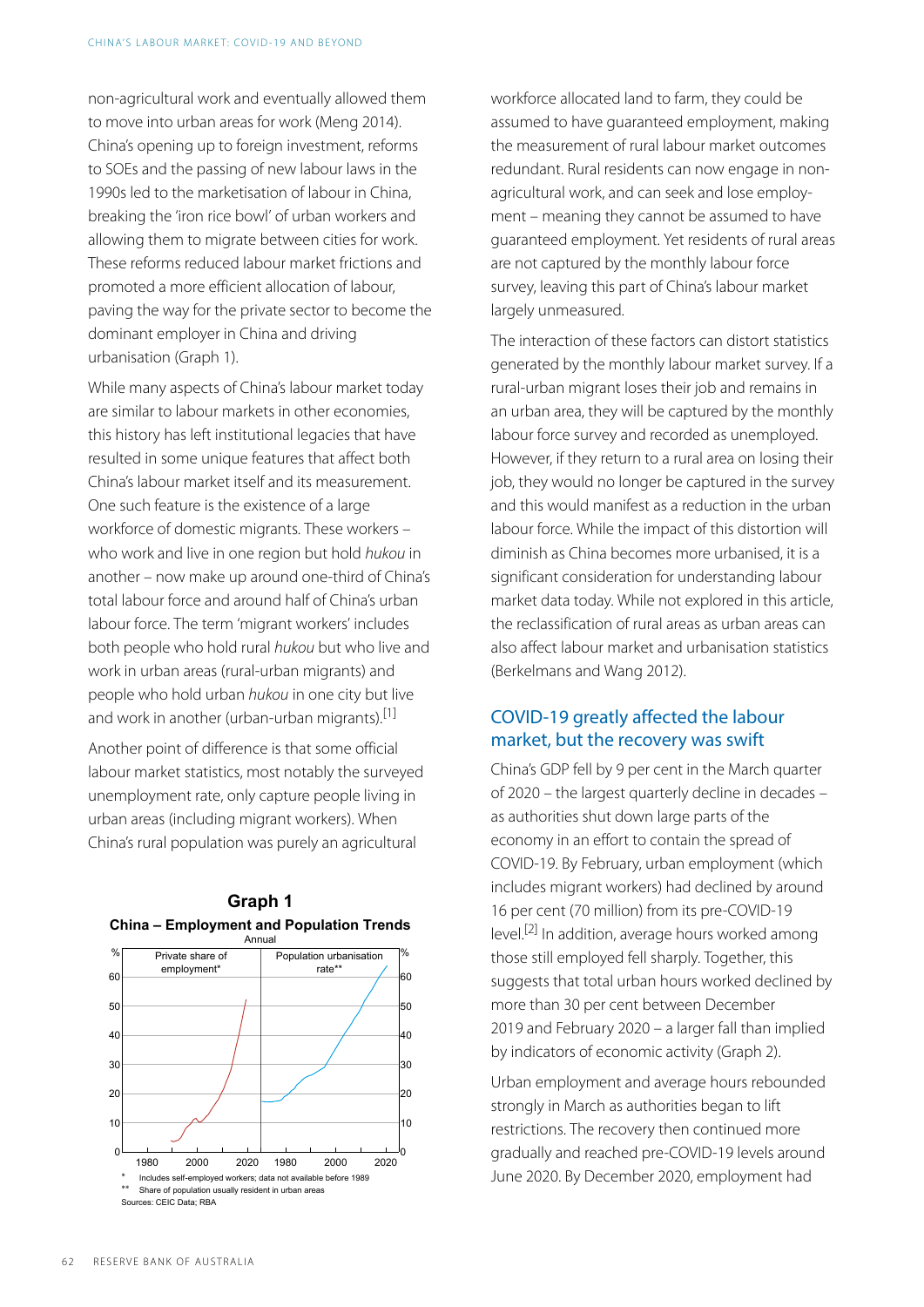recovered to be consistent with its pre-pandemic trajectory.

Despite the large fall in urban employment, the surveyed urban unemployment rate increased only moderately, as the vast majority of urban workers who lost jobs during the COVID-19 downturn left the urban labour force. The limited response in the unemployment rate could be because workers left the urban labour force entirely (because they were not looking for work or were unable to begin work if offered a job) or they were no longer captured by the monthly labour market survey due to a change in their residential area or both. China's urban surveyed unemployment rate rose from 5.2 per cent in December 2019 to a high of 6.2 per cent in February 2020, and has fallen since to be around its pre-COVID-19 level (Graph 3). This relatively small rise in the unemployment rate, combined with the large fall in employment, suggests a sharp fall in the urban participation rate. New urban employment – the number of gross new jobs created in urban areas and one of two key metrics used by the Chinese Government to assess the health of the urban labour market – fell by more than half in early 2020.

Migrant workers accounted for most of the fall in the urban labour force (Graph 4). This is because migrant workers are concentrated in industries that were hit most heavily by the lockdowns, particularly in services such as retail and hospitality (Wang 2020). In addition, many migrants who returned to



their hometowns for Chinese New Year were stranded there when movement restrictions were imposed; this may have hampered their ability to search for work if laid off and almost certainly would have limited their ability to begin work if offered employment in the city where they usually live. In this case, only after these migrants began to return to cities were they able to re-enter the urban labour force and their joblessness could be recognised as unemployment. While the vast majority of migrant workers who stopped working out-of-province early in 2020 had returned by June 2020, a small proportion still have not.

Given the data limitations, it is harder to assess how the pandemic affected labour markets in rural areas than in urban areas. As in cities and towns, rural neighbourhoods were locked down at the height of



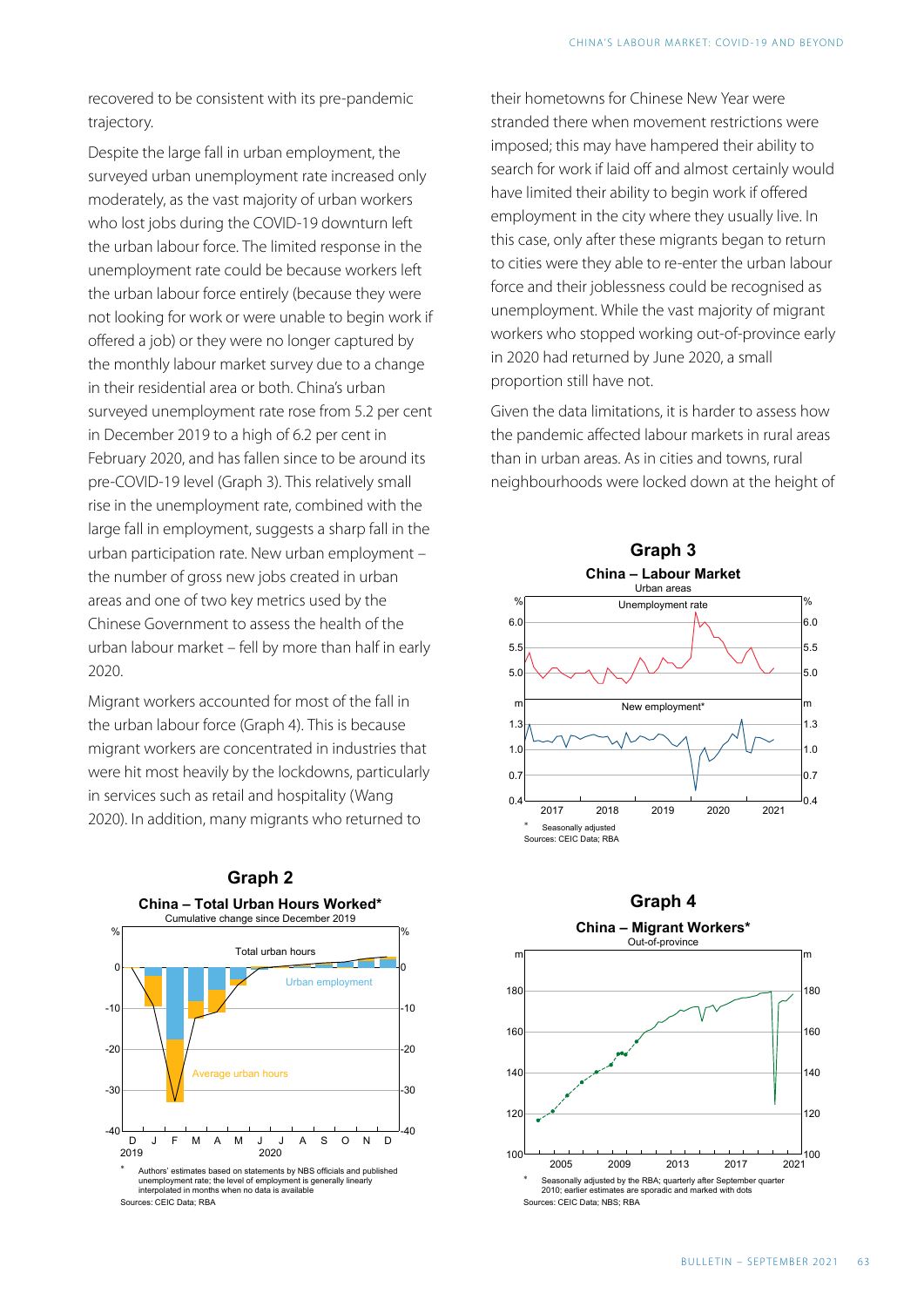<span id="page-3-0"></span>the initial wave of infections, with very limited movement permitted. A survey of rural residents in mid February 2020 found that non-farm economic activity had virtually ceased, either because employers had closed or because of challenges with transport to work.<sup>[\[3\]](#page-8-3)</sup> A follow-up survey in April, when many restrictions had been lifted, suggested only a slow resumption of activity and employment in rural areas (Wang *et al* 2021). Per capita household income from wages fell more sharply in the first quarter of 2020 for rural residents than for urban residents; in part, this may reflect falls in income for temporary migrant workers (those who have been in cities for less than six months) who are classified as rural residents (Graph 5). It is also possible that the return of those migrants from cities greatly increased the pool of available workers in rural areas, leading to more competition for scarce jobs and putting downward pressure on wages. As many migrants returned to cities over the remainder of 2020, rural wages income recovered strongly.

#### COVID-19 impacted China's economy in a unique way

The fall in Chinese employment was sharper than in major advanced economies in 2020 and the recovery was swifter (Graph 6). The sharper fall reflects that China's lockdowns were more quickly and strictly imposed than in other economies and that the government's economic response did not include the kind of wage subsidies designed to



preserve firm–employee relationships that some other governments pursued. The more rapid recovery largely reflects that virus containment measures were ultimately successful in containing COVID-19 more quickly than in other economies. Mass testing and restrictions based largely on individual health-risk status (a system administered by mobile applications) has meant that subsequent outbreaks have been contained relatively quickly and with minimal economic disruption (IMF 2021). The fact that widespread lockdowns were relatively short-lived may have resulted in their lasting effects being less pervasive in China than elsewhere. Another factor assisting this could be the high informal (non-contractual) share in Chinese employment (particularly among migrant workers), which increases the labour market's flexibility, making it relatively simple for employers both to lay off workers and to hire again.

The effective containment effort led to the industrial sector rebounding quickly once lockdowns were lifted. Firms were able to implement distancing strategies to protect workers while resuming business. Manufacturing also benefited from booming global demand for consumer goods, particularly because manufacturers in China were able to resume production at the same time manufacturers in other economies were entering lockdowns (Graph 7). This supported employment in manufacturing to the

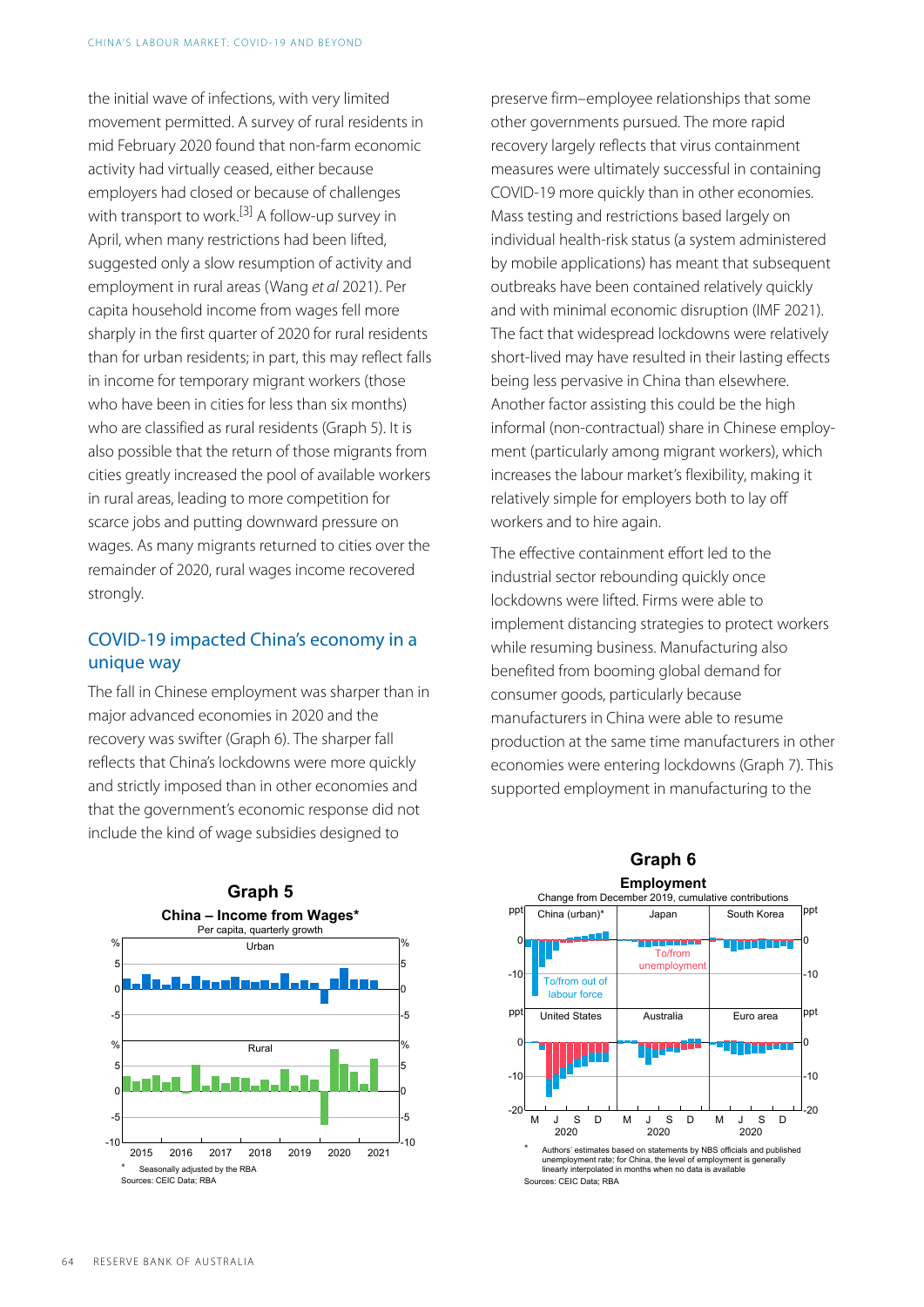point that employers in coastal provinces have reported difficulty recruiting workers (Liu 2021).

More closely mirroring outcomes in other economies, China's services activity, which depends much more on human contact than manufacturing, was slower to recover. The number of migrant workers, who make up a large share of employment in services sectors, remains below its pre-pandemic level (Liu 2021). Eastern provinces, where demand for labour in factories was particularly strong, saw the biggest fall in in the number of migrant workers leaving to work elsewhere (National Bureau of Statistics 2021a). So, while industrial employment expanded in 2020 for the first time since 2012, annual growth of services employment slowed sharply.

With COVID-19 contained and businesses able to resume operation, authorities made labour market stability a key policy priority. Unlike in advanced economies, where many governments provided income support directly to households to support them through lockdowns, containment of COVID-19 allowed Chinese authorities to support household incomes indirectly, mainly by trying to keep firms in business. Key measures to support firms included easing cost pressures (including taxes and fees) and providing access to concessional loans (IMF 2021). The focus has particularly been on micro and small businesses, which are large employers of service sector workers. The government has also provided job-seeking

assistance for specific groups affected by the pandemic, including new university graduates and migrant workers (State Council of the People's Republic of China 2021).

Despite the strong rebound, total employment in China remained below its pre-pandemic level by the end of 2020. Rather than being driven by cyclical factors, this largely reflects a key long-run trend: China's working-age population has now been falling for several years, limiting the size of the labour force available for employment. Other longrun trends were again present in 2020 – for example, rural employment has been falling for around two decades (and as a share of total employment since the 1960s) (Graph 8). The promise of higher wages in the cities has driven migration to urban areas and into the higherproductivity industrial and services sectors.

#### Looking forward, demographic changes are presenting challenges for policymakers

With China's economy now largely recovered from COVID-19 , policymakers have increasingly turned their attention to long-run, structural considerations. Core among these is that China's ageing population and shrinking labour force present significant labour market challenges. The release of the 2020 national census results in May this year renewed the focus on demographics.

Once a key driver of the Chinese economy, population growth has slowed in recent decades (Graph 9). The main reason is a declining birth rate;



#### **Graph 7**

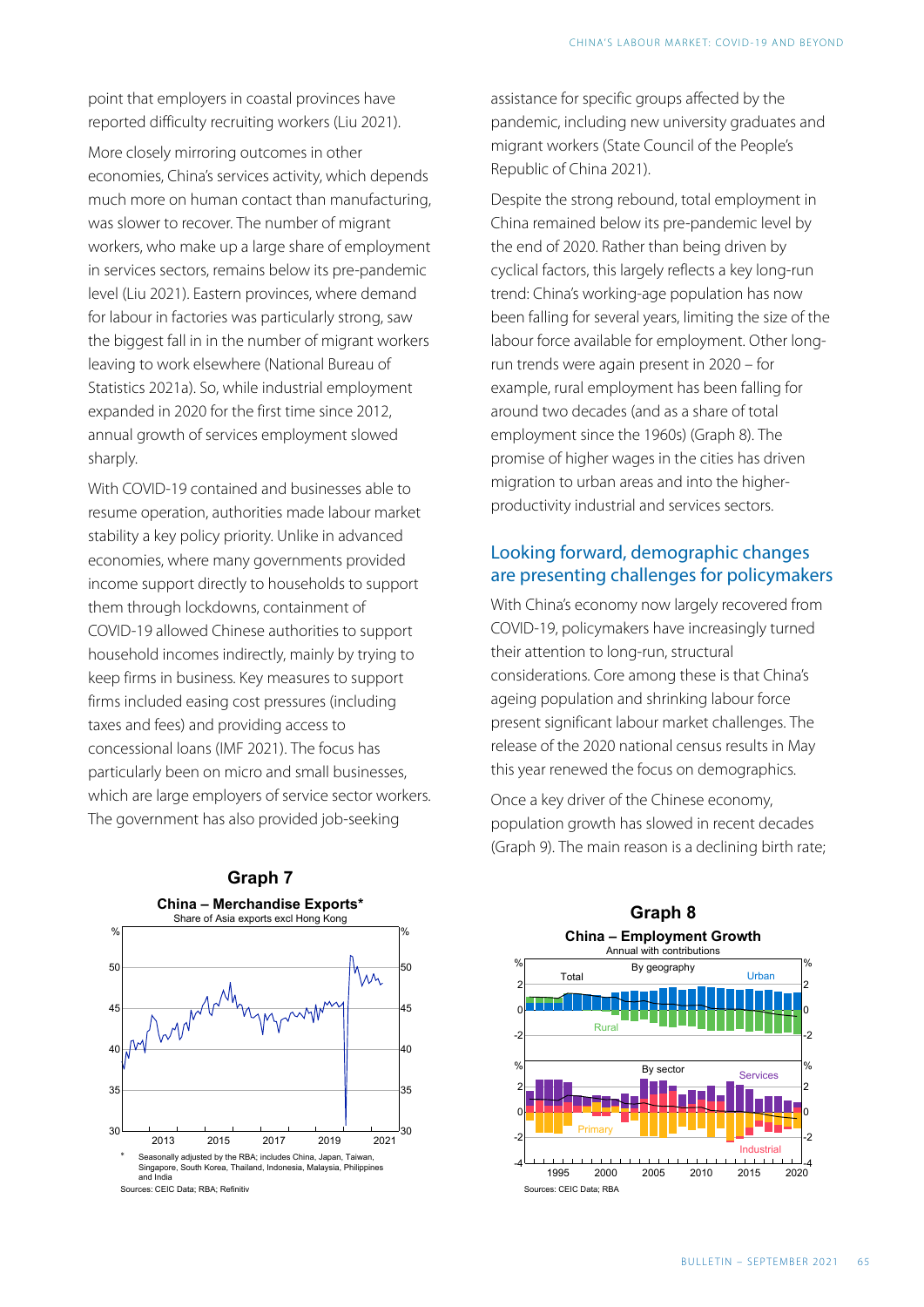between a baby boom in the mid 1960s and the start of the 1980s the birth rate halved, and has since halved again. While policy constraints have played a role, notably the 'one-child' policy initiated in the 1980s, the falling birth rate is also the result of changing preferences for smaller families as living standards improved and the cost of raising children increased (Cai 2018; Lim and Cowling 2016). This shift in preferences – which has also been seen in other economies, albeit usually at a higher level of GDP per capita – means that China's population is considered likely to peak within the next decade irrespective of the recent relaxation of restrictions on births (discussed in more detail below).[\[4\]](#page-8-4) 

<span id="page-5-0"></span>Combined with very limited immigration, the falling birth rate has gradually reduced the pool of potential workers for China's labour force. The working-age population peaked in 2013 at just over one billion. This headline number masks some underlying disparities – for example, the workingage population in urban areas has continued to rise due to ongoing internal migration and urbanisation, but peaked in rural areas in the mid 1990s. A declining pool of workers and a gradual rise in the share of the population that depend on them will increasingly weigh on development in rural areas and the capacity of governments to raise enough revenue to fund increasing social security obligations.

#### Policymakers are exploring options to boost labour supply …

In responding to these demographic pressures, authorities have begun discussing a range of options to boost labour supply. In the short term, authorities have announced changes to the retirement age that are expected to offset some of the decline in labour supply. Policymakers have also announced a phased rise in the statutory retirement ages, which have remained at 60 years for men and 50–55 years for women for more than seven decades. These are low retirement ages by international standards (Wang 2021). As noted by Roberts and Russell (2019), a scenario in which the retirement age were to equalise across the sexes and gradually increase from 60 to 65 between 2021 and 2035 would result in a boost to the working-age population (Graph 10). However, without a change to the trajectory of fertility rates, the working-age population would begin to decline again in the mid 2030s and by 2045 would be back at 2021 levels. An upside scenario that incorporates both increases in the retirement age and a birth rate that rises to 2.1 births per woman (considered necessary for replacement) would see China's working-age population stabilise, oscillating between 93 per cent and 105 per cent of its 2020 level over the remainder of the century.

Policymakers are also considering measures designed to increase birth rates, remove frictions to internal migration and keep people in the workforce for longer. While authorities recently announced a three-child policy, consensus among



### **Graph 10 China – Working-age Population**

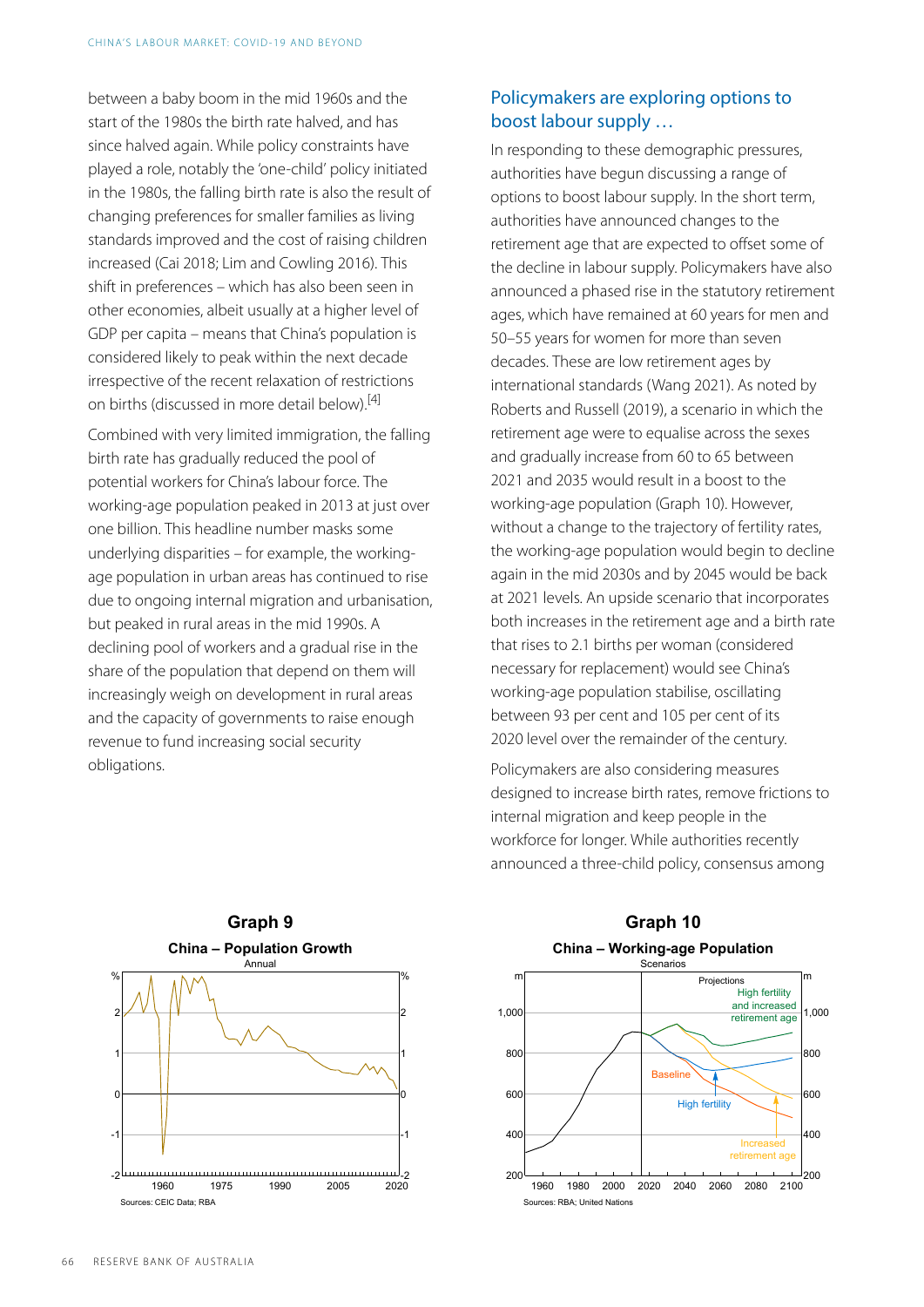policymakers is that this policy alone is unlikely to materially raise China's birth rate (Chen *et al* 2021; Xinhua 2021a). When China relaxed its one-child policy to a two-child policy between 2013 and 2015, the impact on birth rates was muted. In a 2019 survey, more than half of Chinese parents cited increased economic burden and lack of childcare as barriers to having a second child (Xinhua 2021a). Policymakers have announced plans to focus on reducing the economic burden of raising children by increasing the supply of affordable childcare, improving prenatal and infant healthcare and providing direct government payments to parents of second and third children in some provinces (Xinhua 2021b). As demonstrated by Roberts and Russel (2019), in a scenario where such policies were successful in raising the birth rate to the 2.1 replacement level, working-age population would still decline until around 2050 (Graph 10).

Currently, policymakers appear unlikely to embrace immigration as a means of materially boosting the size of the labour force. The 2020 census showed that just 0.1 per cent of people residing in Mainland China were from other parts of the world and almost 40 per cent of those came from Macao, Hong Kong and Taiwan (National Bureau of Statistics 2021b). Naturalisation is rare. While data on naturalised citizens from the 2020 census has not yet been released, data from the 2010 census showed just 1,448 of China's over 1.3 billion citizens were naturalised (National Bureau of Statistics 2010). This seems unlikely to change significantly. Draft regulations circulated in early 2020 that would have opened more pathways to permanent residency for foreigners were met with concern from the general public, and authorities committed to absorb public opinions and amend the regulations before issuing them (Xinhua 2020).

#### … and other reforms may boost labour productivity

A range of other policy reforms already underway could help increase labour productivity, mitigating some of the impact of a shrinking labour force. Increased rural-urban migration, facilitated by relaxation of China's *hukou* system, has been a

significant driver of increases in productivity in China for a number of decades by reallocating labour from agriculture to higher-productivity sectors (Cai 2018). While China has already reaped large productivity gains from this reallocation, official statistics show a quarter of its workforce remains employed in the primary sector (Graph 11). While some estimates suggest the true figure is perhaps as much as 10 percentage points lower, this would still be higher than the average for highincome economies (under 3 per cent) and other economies in the region including South Korea (5 per cent) and Malaysia (10 per cent) (Cai, Guo and Wang 2016; World Bank 2021). This suggests there is still some scope for China to further increase productivity through rural-urban migration.

In addition, productivity differs between provinces and within different parts of the non-agricultural economy (Cai 2018; World Bank 2020). This suggests that increased urban-urban migration that allows labour reallocation within sectors could also boost overall labour productivity. Frictions to urban-urban migration in China remain and policymakers have flagged reforms that could address these (National Development and Reform Commission 2021).

While *hukou* reforms have been underway for many years and restrictions have slowly relaxed, the *hukou*  system still links Chinese people to a particular region. Those without *hukou* in their city of residence (be it rural-urban migrants or urbanurban migrants) are often prohibited from purchasing property there and can struggle to access social services that are funded by provincial



## **Graph 11**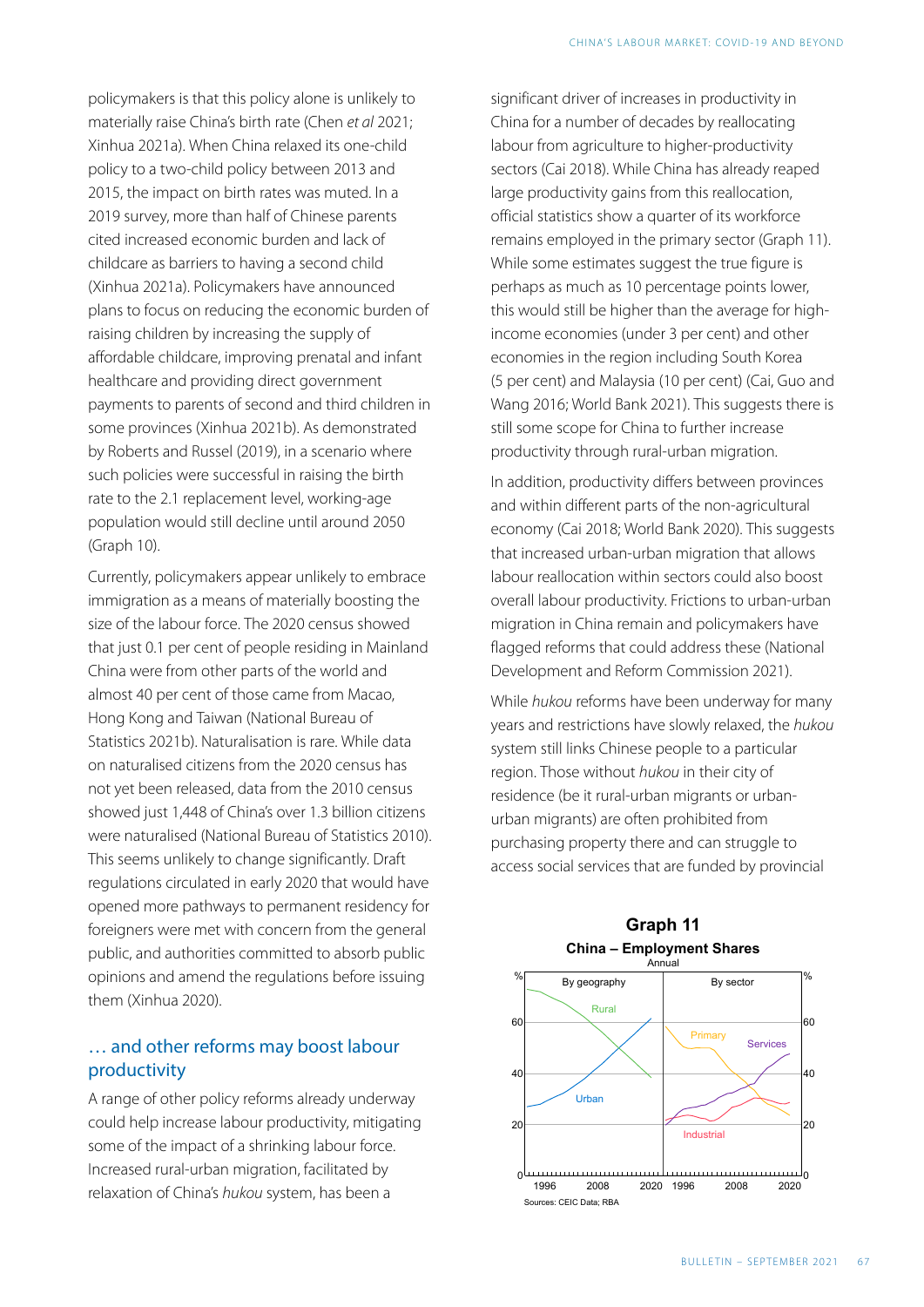governments for themselves and their dependents. This can inhibit a worker's ability to move to other regions for work or force them to leave their children and parents behind if they do. While there is a process for Chinese people to convert their *hukou* from rural to urban and to move it from one region to another, this can be difficult – particularly if they wish to move to already large cities like Beijing and Shanghai. Central authorities have instructed provinces to remove or relax restrictions on *hukou* eligibility in smaller cities and a number of provinces are rolling out new systems designed to facilitate these transfers more efficiently (Xinhua 2019; Xinhua 2021c).

Links between the *hukou* registration location and provision of health care also weigh on the length of time rural-urban and urban-urban migrant workers choose to remain in the workforce. Workers face increased health care costs as they age and there is evidence that despite attempts to make health care more accessible for migrant workers, they still struggle to access health insurance cover where they work (Chen *et al* 2020). As such, the incentive to return to the region in which they hold *hukou*  increases as they age. Improving their ability to access insurance cover where they work (but do not hold *hukou*) may make it feasible for them to work in other regions for longer. To support such changes, policymakers would also need to address how funding for these services can be reallocated as people move around the country, as many of these services are funded by provincial governments or provincial insurance schemes. While efforts have been made to improve migrant workers' access to services over a number of years, authorities are continuing to work on improving nationwide coverage of social services and ensuring the fiscal expenditure system can support this (National Development and Reform Commission 2021).

Authorities are also targeting an increase in average education levels as a means to lift productivity and counter the effects of a falling working-age population. Education levels have gradually risen in recent years. By 2025, China's most recent Five-Year Plan aims to raise average years of schooling of its working-age population to 11.3, from 10.8 in 2020

(National Development and Reform Commission 2021).

While an aggregate rise in education levels would help to lift productivity, there are also gains to be made from addressing disparities within China. For example, the share of rural residents with an education at senior-middle school or higher is less than half that of urban residents, and rural residents are more than twice as likely to be unschooled (Graph 12). As well as reflecting a generally lowerquality education system in rural areas, lower rates of education among the rural population may be due to greater demand for highly skilled workers in urban areas. Both factors depress productivity in rural areas and authorities are responding with a range of policies designed to improve the education services in rural areas and encourage the flow of urban professionals to rural areas (Ministry of Education, National Development and Reform Commission, and Ministry of Finance 2021; Ministry of Agriculture 2021) .

#### Summary

China's labour market has undergone profound changes over the past 70 years and it will continue to evolve in the decades to come as demographic pressures weigh and the government institutes new reforms.

The rapid recovery of China's economy from COVID-19 lockdowns early in 2020 provided support to global growth in a year when most economies contracted. China's large manufacturing



## **Graph 12**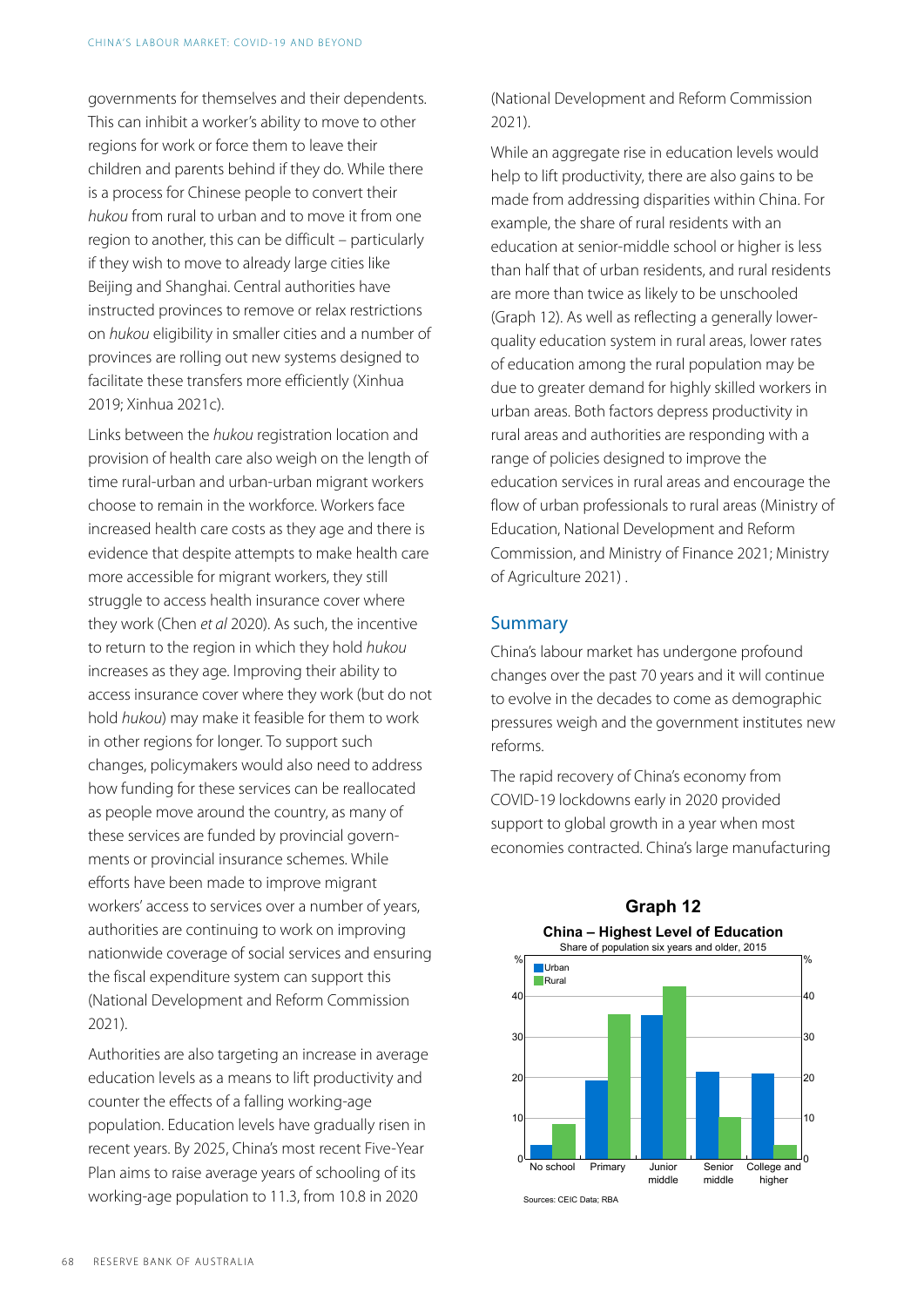and construction sectors resumed production quickly once restrictions were lifted, as firms rehired migrant workers who had exited the workforce. Services sectors have been slower to recover, but are likely to resume their role as important drivers of employment growth in China once sporadic outbreaks of COVID-19 cease.

With China's population widely expected to decline in the period ahead, policymakers are developing a

#### Footnotes

- <span id="page-8-0"></span>The authors are from Economic Group. They would like to thank Lynne Cockerell, David Norman, Ivan Roberts, Tom Rosewall, Carl Schwartz and Kate Hickie for their advice and comments on earlier drafts.  $\lceil * \rceil$
- <span id="page-8-3"></span><span id="page-8-1"></span>[\[1\]](#page-1-0) Urban *hukou* holders rarely migrate to rural areas.
- <span id="page-8-4"></span><span id="page-8-2"></span>The National Bureau of Statistics (NBS) does not release a time series of the monthly net change in employment; the estimate here was calculated based on statements made by NBS officials throughout 2020, with months in [\[2\]](#page-1-1)

series of policies to address this transition. The labour market and other economic reforms that Chinese policymakers are now considering will also have significant implications for China's economy and, given its size, the global economy. How policymakers navigate these transitions will influence economic outcomes in China and its trading partners for decades to come.  $\mathbf{\ddot{w}}$ 

which data was not included in media statements linearly interpolated.

- The decline in national primary sector output in the first [\[3\]](#page-3-0) quarter of 2020 was shallower than for other parts of the economy and output swiftly regained its pre-pandemic trend once restrictions were lifted.
- A 2019 report by the Chinese Academy of Social Sciences, [\[4\]](#page-5-0) a state-sponsored think-tank, projected China's population will peak in 2027 (Shi 2019).

#### References

Berkelmans L and H Wang (2012), 'Chinese Urban Residential Construction to 2040', [RBA Research Discussion](https://www.rba.gov.au/publications/rdp/2012/2012-04.html) [Paper No 2012-04](https://www.rba.gov.au/publications/rdp/2012/2012-04.html).

Cai F (2018), 'How Has the Chinese Economy Capitalised on the Demographic Dividend During the Reform Period?', in R Garnaut, L Song and F Cai (eds), *China's 40 Years of Reform and Development: 1978–2018* , China Update Series, ANU Press, Canberra, pp 235–256.

Cai F, Z Guo and M Wang (2016), 'New Urbanisation as a Driver of China's Growth', in L Song, R Garnaut, F Cai and L Johnston (eds), *China's New Sources of Economic Growth: Vol. 1*, China Update Series, ANU Press, Canberra.

Chen H, R Xu, T Tang and H Gao (2021), 'Understanding and Responses to China's Demographic Transition', PBC Working Paper No 2021/2 , 26 March. Available at <http://www.pbc.gov.cn/redianzhuanti/118742/4122386/ 4122692/4214189/4215394/2021032618473569432.pdf>.

Chen S, Y Chen, Z Feng, X Chen, Z Wang, J Zhu, J Jin, Q Yao, L Xiang, L Yao and J Sun (2020), 'Barriers of Effective Health Insurance Coverage for Rural-to-urban Migrant Workers in China: A Systematic Review and Policy Gap Analysis', *BMC Public Health*, 20(408), pp 1–16.

IMF (2021), 'Policy Responses to COVID-19', IMF site, 2 July. Available at <https://www.imf.org/en/Topics/imf-andcovid19/Policy-Responses-to-COVID-19>.

Lim J and A Cowling (2016), 'China's Demographic Outlook', RBA *[Bulletin](https://www.rba.gov.au/publications/bulletin/2016/jun/5.html)*, June, pp 35–42.

Liu A (2021), 'The Spokesperson of the National Bureau of Statistics Answers Reporters' Questions on the Operation of the National Economy in the First Quarter of 2021', National Bureau of Statistics site, 16 April. Available at <http://www.stats.gov.cn/tjsj/sjjd/202104/t20210416\_1816376.html>.

Meng X (2014), 'China's Labour Market Tensions and Future Urbanisation Challenges', in L Song, R Garnaut and F Cai (eds), *Deepening Reform for China's Long-term Growth and Development*, China Update Series, ANU Press, Canberra.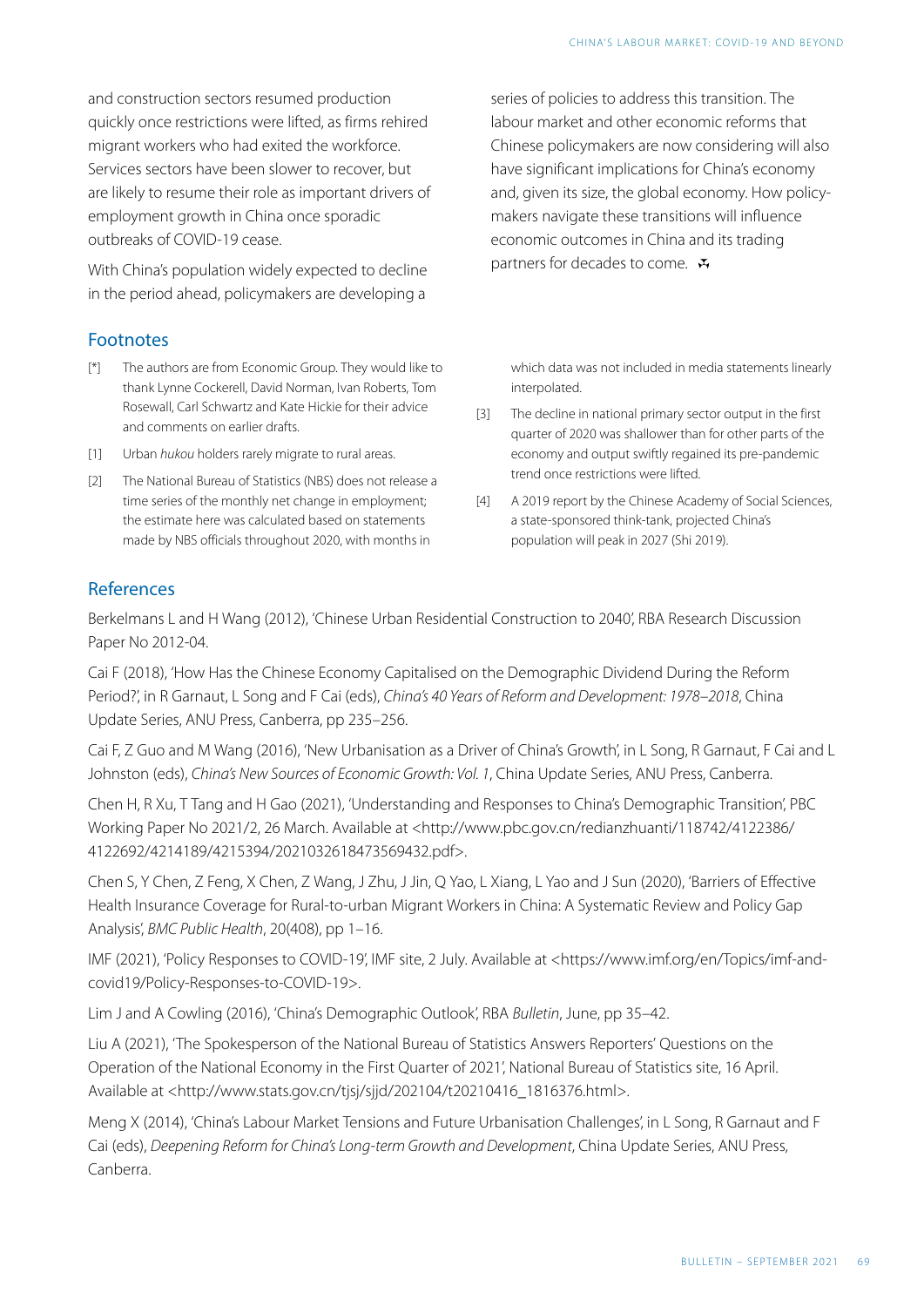Ministry of Agriculture (2021), 'Rural Revitalization Promotion Law of the People's Republic of China', MOA site, 7 May. Available at <http://www.moa.gov.cn/gk/zcfg/fl/202105/t20210507\_6367254.htm>.

Ministry of Education, National Development and Reform Commission, and Ministry of Finance (2021), 'Opinions on Further Promoting the Improvement of Weak Links in Compulsory Education and Capacity Improvement', MOE site, 25 May. Available at <http://www.moe.gov.cn/srcsite/A05/s7052/202106/t20210630\_541230.html>.

National Bureau of Statistics and Ministry of Human Resources and Social Security (2017), *China Labout Statistical Yearbook 2017*, MOHRSS site, October. Available at <http://www.mohrss.gov.cn/2017/zk/indexch.htm>.

National Bureau of Statistics (2010), 'Table 1-6 Population by Sex, Nationality and Region', *Sixth Census Data*, NBS site. Available at <http://www.stats.gov.cn/tjsj/pcsj/rkpc/6rp/indexch.htm>.

National Bureau of Statistics (2021a), '2020 Migrant Workers Survey Report', NBS site, 30 April. Available at <http://www.stats.gov.cn/tjsj/zxfb/202104/t20210430\_1816933.html>.

National Bureau of Statistics (2021b), 'Communiqué of the Seventh National Population Census (No. 8)', NBS site, 11 May. Available at <http://www.stats.gov.cn/english/PressRelease/202105/t20210510\_1817193.html>.

National Development and Reform Commission (2021), 'The Fourteenth Five-Year Plan for the National Economic and Social Development of the People's Republic of China', NDRC site, 23 March. Available at <https://www.ndrc.gov.cn/xxgk/zcfb/ghwb/202103/t20210323\_1270124.html>.

Roberts I and B Russell (2019), 'Long-term Growth in China', RBA *[Bulletin](https://www.rba.gov.au/publications/bulletin/2019/dec/long-term-growth-in-china.html)*, December, pp 36–49.

Shi X (2019), ''Population and Labor Green Paper: China Population and Labor Issue Report No.19' Released', Chinese Academy of Social Sciences site, 4 January. Available at <http://ex.cssn.cn/zx/bwyc/201901/ t20190104\_4806519\_1.shtml>.

State Council of the People's Republic of China (2021), 'China to Extend Policies to Stabilize Employment', State Council site, 22 May. Available at <http://english.www.gov.cn/news/pressbriefings/202105/22/ content\_WS60a8c32dc6d0df57f98d9eda.html>.

Wang H, M Zhang, R Li, O Zhong, H Johnstone, H Zhou, H Xue, S Sylvia, M Boswell, P Loyalka and S Rozelle (2021), 'Tracking the Effects of COVID-19 in Rural China Over Time', *International Journal for Equity in Health*, 20(35), pp 1–13.

Wang L (2021), 'Feng Wenmeng: How to Take Into Account the Interests of All Parties When Delaying Retirement Steadily Landing', Development Research Center of the State Council, March.

Wang Y (2020), 'China – Rapid Assessment of the Impact of COVID-19 on Employment', International Labour Organization Policy Brief, July. Available at <https://www.ilo.org/wcmsp5/groups/public/---ed\_emp/documents/ publication/wcms\_752056.pdf>.

World Bank (2020), 'China's Productivity Slowdown', World Bank Policy Research Working Paper 9298.

World Bank (2021), *World Bank Open Data*, data.worldbank.org site, 17 July. Available at <https://data.worldbank.org/indicator/SL.AGR.EMPL.ZS?locations=CN-XT-XD>.

Xinhua (2019), 'The General Office of the Central Committee of the Communist Party of China Issued the 'Opinions on the Reform of the System and Mechanism to Promote the Social Mobility of Labor and Talents'', State Council site, 15 December. Available at <http://www.gov.cn/zhengce/2019-12/25/content\_5463978.htm>.

Xinhua (2020), 'The Ministry of Justice and the National Immigration Administration Hold a Symposium to Hear Opinions on the Draft of the Regulations on the Administration of Permanent Residence of Foreigners', State Council site, 7 March. Available at <http://www.gov.cn/hudong/2020-03/07/content\_5488344.htm>.